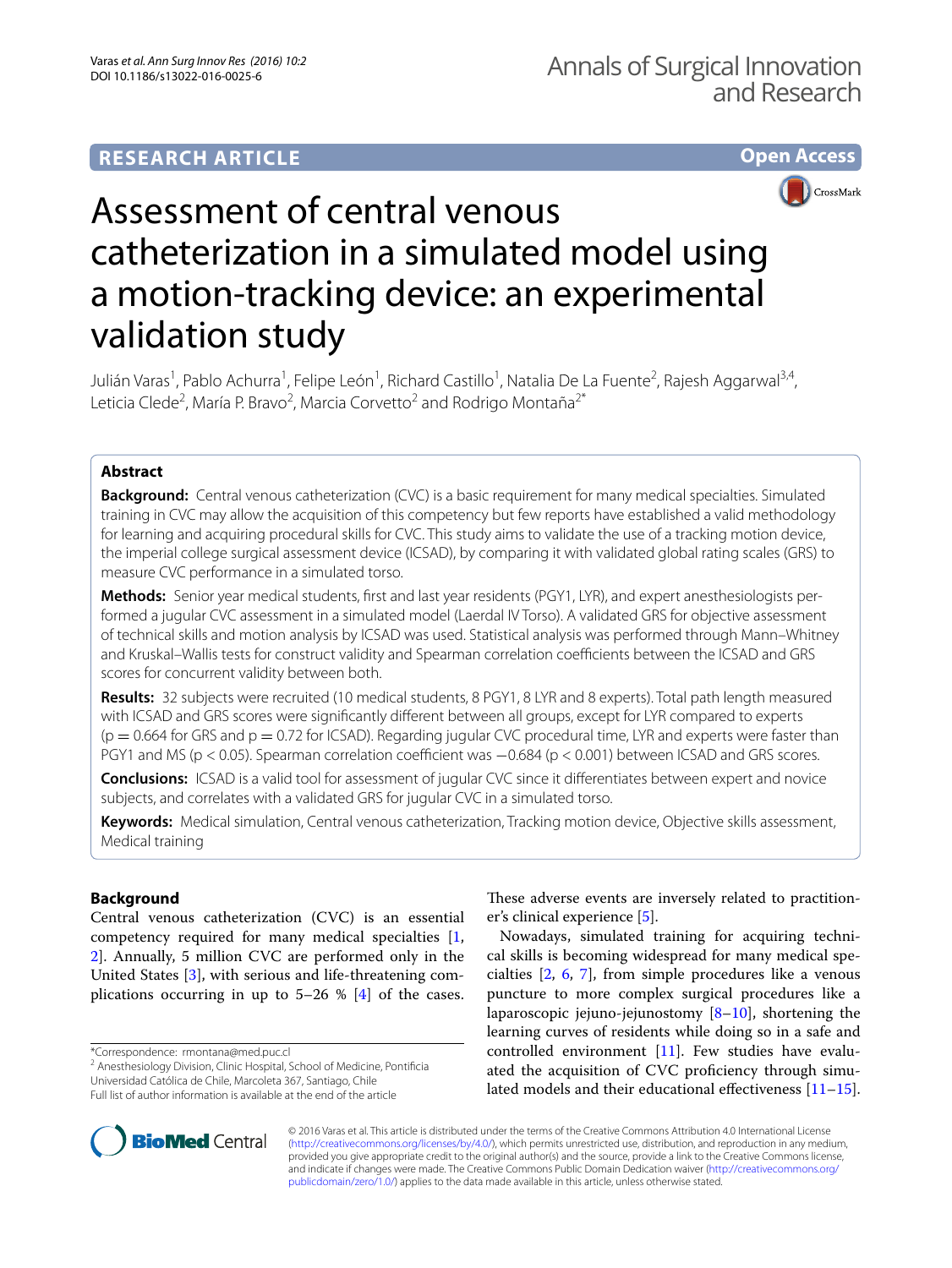These studies have shown an increase in the rate of successful CVC [[16\]](#page-4-10) and a decrease of associated complications after the simulated training programs [\[17](#page-4-11), [18\]](#page-4-12).

The Accreditation Council for Graduate Medical Education (ACGME) recommends the use of simulation and checklists as the "most desirable" evaluation methods for the assessment of competency in procedural skills [\[13](#page-4-13)], and they have been commonly used for the evaluation of CVC [[4](#page-4-2), [16,](#page-4-10) [19,](#page-4-14) [20\]](#page-4-15). However structured global rating scales as the objective structured assessment of technical skill (OSATS) [\[21](#page-4-16), [22\]](#page-4-17) have demonstrated better assessment and discrimination of different levels of skills than checklists previously used [\[13\]](#page-4-13).

The imperial college surgical assessment device (ICSAD) is a device that tracks hand-motion of the operator during a procedure, using sensors placed on the back of the trainee's hands. Total path length of both hands is registered, providing an effective index of technical skill during a procedure [[7,](#page-4-5) [23](#page-4-18)]. The ICSAD has demonstrated construct validity in many surgical procedures [\[23](#page-4-18), [24](#page-4-19)] and it has been used for objective assessment of proficiency in anesthetic procedures such as labor epidural placement [\[25\]](#page-4-20) and ultrasound-guided peripheral nerve blockade [[26\]](#page-4-21). To our knowledge, there are no previous reports using motion-tracking devices to assess proficiency in CVC.

The validation of a motion-tracking device may complement the use of global rating scales (OSATS) in assessing better the differences between expert and novices procedural skills.

Therefore, the aim of this study is to establish the construct and concurrent validity of the tracking motion device (ICSAD) in assessing CVC in a simulated model.

#### **Methods**

The Institutional Review Board approved the study, and written informed consent was obtained from all participants.

Four different groups from Pontificia Universidad Católica de Chile Medical School were studied between November–December 2013. All students and postgraduate residents that were available for the period of assessment were recruited. Based on previous studies by our group a sample study of eight participants per group was calculated. All groups underwent a simulated jugular central venous catheterization assessment in an Adult IV simulated model, using tracking motion sensors attached on their hands (ICSAD) as shown in Fig. [1](#page-1-0) [[23,](#page-4-18) [24](#page-4-19)].

Residents keep an active registration of the number of procedures they complete during the 3 year residency. Prior jugular CVC experience of the different groups is shown in Table [1.](#page-1-1)



<span id="page-1-0"></span>in an Adult IV simulated model, using a tracking motion device on their hands: the ICSAD

<span id="page-1-1"></span>**Table 1 Number of prior CVC insertion by each group evaluated**

|                   | <b>Students</b><br>$(n = 10)$ | PGY1<br>$(n = 8)$ | $LYR(n = 8)$ Experts | $(n = 8)$             |
|-------------------|-------------------------------|-------------------|----------------------|-----------------------|
| Median<br>(range) | $0(0-1)$                      | $4(0-20)$         | $50(15-80)$          | >100<br>$(200 - 400)$ |

*CVC* Central venous catheterization, *PGY1* first year post graduate residents, *LYR* last year residents

## **Prior to assessment**

Before assessment, all groups were gathered at a 2 h master class where they were explained how to perform a jugular CVC in the simulated model. In addition, a DVD video was provided to each student with a step-by-step instructional guide emphasizing the key issues related to the procedure and most common mistakes.

## **Jugular CVC assessment**

After the introductory class, all groups were assessed performing one jugular CVC in an Adult Laerdal IV bench model (Laerdal IV Torso; Laerdal Medical Corp, Wappingers Falls, NY) [[13,](#page-4-13) [27](#page-4-22)]. Each task was video-recorded and then blindly assessed by three independent expert anesthesiologists using a validated OSATS global rating scale (Modified from Ma et al. [\[13](#page-4-13)]). Economy of movements was assessed using the ICSAD from the beginning of the technical procedure (total path length was measured in meters). Procedure time (in seconds) was also recorded. Inter-rater reliability between OSATS evaluators was calculated using Kappa coefficient (0–1) [[28,](#page-4-23) [29](#page-4-24)].

## **Statistical analysis**

Data was analyzed with the Statistical Package for the Social Sciences version 15.0 (SPSS, Chicago, IL, USA) using non-parametric tests. Mann–Whitney and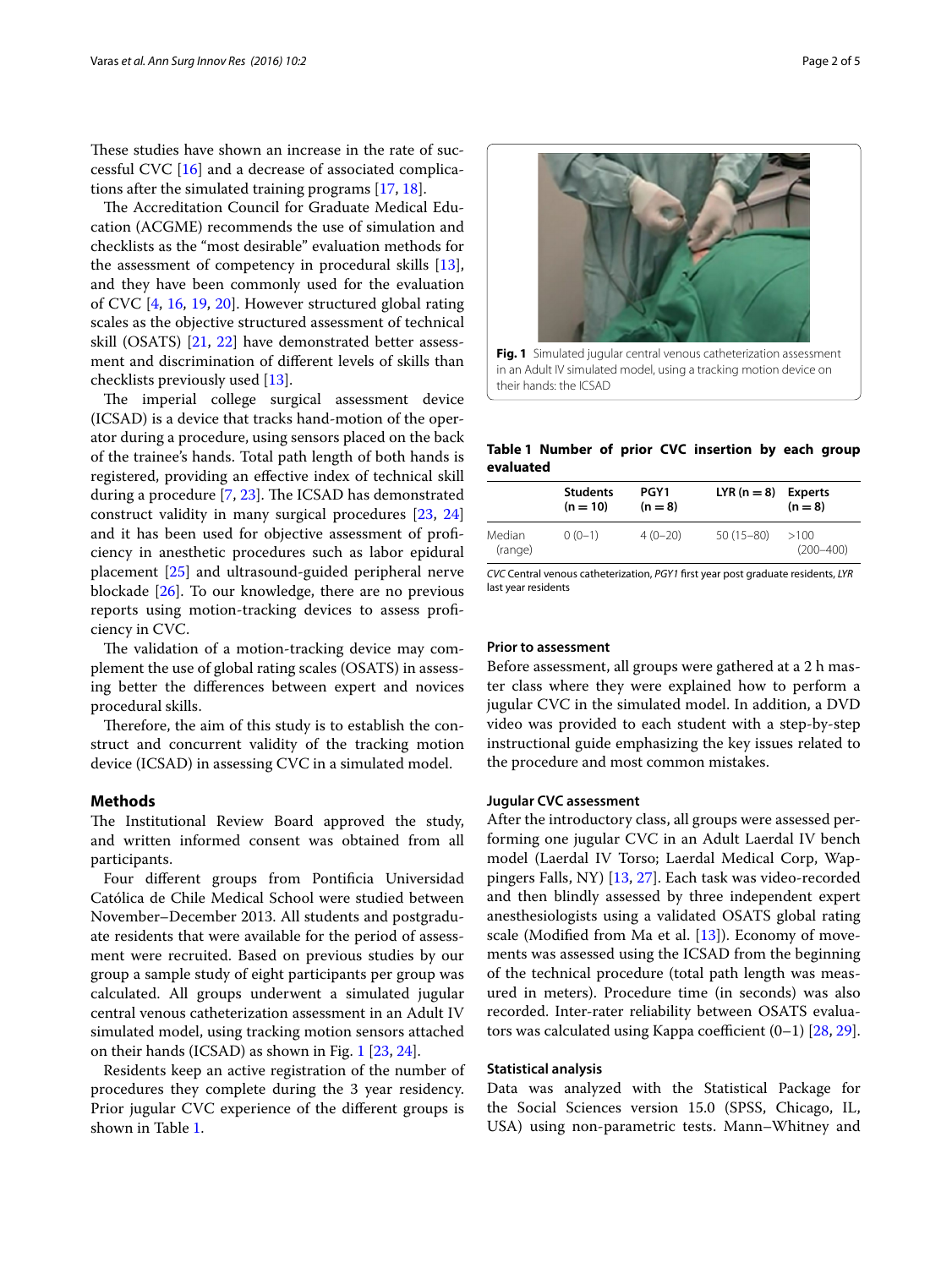Kruskal–Wallis tests were used for each variable and the results were exposed in median (range).

Spearman correlation coefficients between the ICSAD scores and the validated OSATS global rating scale scores were calculated to establish the concurrent validity of ICSAD [[13\]](#page-4-13). Following the Cohen guidelines, a positive or negative value between 0.5 and 1.0 indicates a large effect, 0.3–0.5 indicates a medium effect, and 0.3–0.1 indicates a small effect [\[30](#page-4-25)]. P value was considered statistically significant when <0.05.

## **Results**

A total of 32 subjects were recruited, divided in 10 medical students (MS), 8 PGY1, 8 LYR and 8 expert anesthesiologist. Inter-rater reliability was established between the three OSATS evaluators, obtaining a Kappa coefficient of 0.76 (CI 0.58–0.92).

Results of total path length measured with ICSAD, OSATS global rating scores and procedural time are shown in Table [2.](#page-2-0) Regarding ICSAD total path length, all groups had significant differences between them, except for LYR compared to experts ( $p = 0.664$ ; Fig. [2a](#page-3-1)).

In OSATS median scores, there were significant differences between all groups, except for LYR compared to experts ( $p = 0.72$ ; Fig. [2](#page-3-1)b).

Finally, concerning procedural time, there were no differences between MS compared to PGY1 ( $p = 0.172$ ) and LYR compared to experts ( $p = 0.694$ ). However, the last two had significant less procedural time than PGY1 and  $MS (p = 0.015).$ 

Spearman correlation coefficient between the total path length measured with ICSAD and the validated OSATS global rating scale score demonstrated a strong correlation, with a Spearman correlation coefficient of  $-0.684$  (p < 0.001).

## **Discussion**

Central venous catheterization is commonly learned during residences trough the "see one, do one, teach

one" approach [[31\]](#page-4-26). This apprenticeship model requires that inexperienced residents perform the procedure on patients, in a clinical setting with few or none standardized methodology to teach or evaluate the procedure [[31\]](#page-4-26). Therefore, this learning model does not ensure proficiency in practical skills and jeopardizes patients' safety [[32\]](#page-4-27).

Surgical specialties have vast experience in objective assessment of technical skills for a procedure [\[7\]](#page-4-5). Global rating scales, specific checklists and motion analysis like ICSAD have been used to evaluate many surgical procedures, establishing a good correlation between scores obtained and surgeon's competency level [\[7,](#page-4-5) [23,](#page-4-18) [24\]](#page-4-19). In the case of anesthesia, only few reports have used objective assessment of technical skills, demonstrating a good correlation between scores obtained with the assessment tools and the expertise level [[19](#page-4-14), [20\]](#page-4-15). Tracking motion devices like ICSAD have demonstrated construct validity in discriminating the different levels of expertise in anesthetic procedures, such as an epidural catheter insertion [[25\]](#page-4-20) or an ultrasound-guided peripheral nerve blockade [[26\]](#page-4-21).

This is the first validation study reporting the use of ICSAD as an assessment tool for jugular CVC. The exercise of this motion device in the evaluation of jugular CVC allows the obtainment of quantitative data that complements global rating scales for differentiating between novice and expert, thus, adding construct validity to the simulated model. Both of these tools were more useful in discriminating the level of expertise when compared to procedural time as an assessment measurement (Table [2\)](#page-2-0).

In the case of concurrent validity of ICSAD for jugular CVC, a good correlation was achieved with the previous validated OSATS global rating scale. The ICSAD is an objective numeric tool, non-dependent of the evaluating teacher which reduces assessment bias.

No significant differences were found between experienced residents (LYR) and expert anesthesiologists in

|                     | Students (n = $10$ <sup>A</sup> | PGY1 (n = $8$ ) <sup>B</sup> | LYR (n $=$ 8) <sup>C</sup> | Experts (n $=$ 8) <sup>D</sup> | p value <sup>AB</sup> | p value <sup>BC</sup> | p value <sup>BD</sup> | p value <sup>CD</sup> |
|---------------------|---------------------------------|------------------------------|----------------------------|--------------------------------|-----------------------|-----------------------|-----------------------|-----------------------|
| GRS (8-32)          | $11.5(8-28)$                    | $18(13-27)$                  | $27(17-32)$                | $29(24-32)$                    | 0.029                 | 0.014                 | 0.004                 | 0.664                 |
| TPL (m)             | 48.5 (44–89)                    | $43(33-56)$                  | $35(28-42)$                | 34 (28–44)                     | 0.028                 | 0.015                 | 0.04                  | 0.72                  |
| Procedural time (s) | 344 (218-609)                   | 243 (121-571)                | 133 (111–339)              | 122 (116-201)                  | 0.172                 | 0.053                 | 0.015                 | 0.694                 |

## <span id="page-2-0"></span>**Table 2 JCVC assessment (bench model)**

Comparison between final year medical students, PGY1 and LYR anesthesiology residents, and expert Anesthesiologists

*GRS* Global rating scores, *TPL* total path length, *CVC* central venous catheterization, *PGY1* first year postgraduate residents, *LYR* last year residents

 $A$ B p values obtained when comparing columns  $A$  and  $B$  with Mann–Whitney test

 $^{BC}$  p values obtained when comparing columns  $^B$  and  $^C$  with Mann–Whitney test

 $^{BD}$  p values obtained when comparing columns  $^B$  and  $^D$  with Mann–Whitney test

 $CD$  p values obtained when comparing columns  $CD$  and  $DD$  with Mann–Whitney test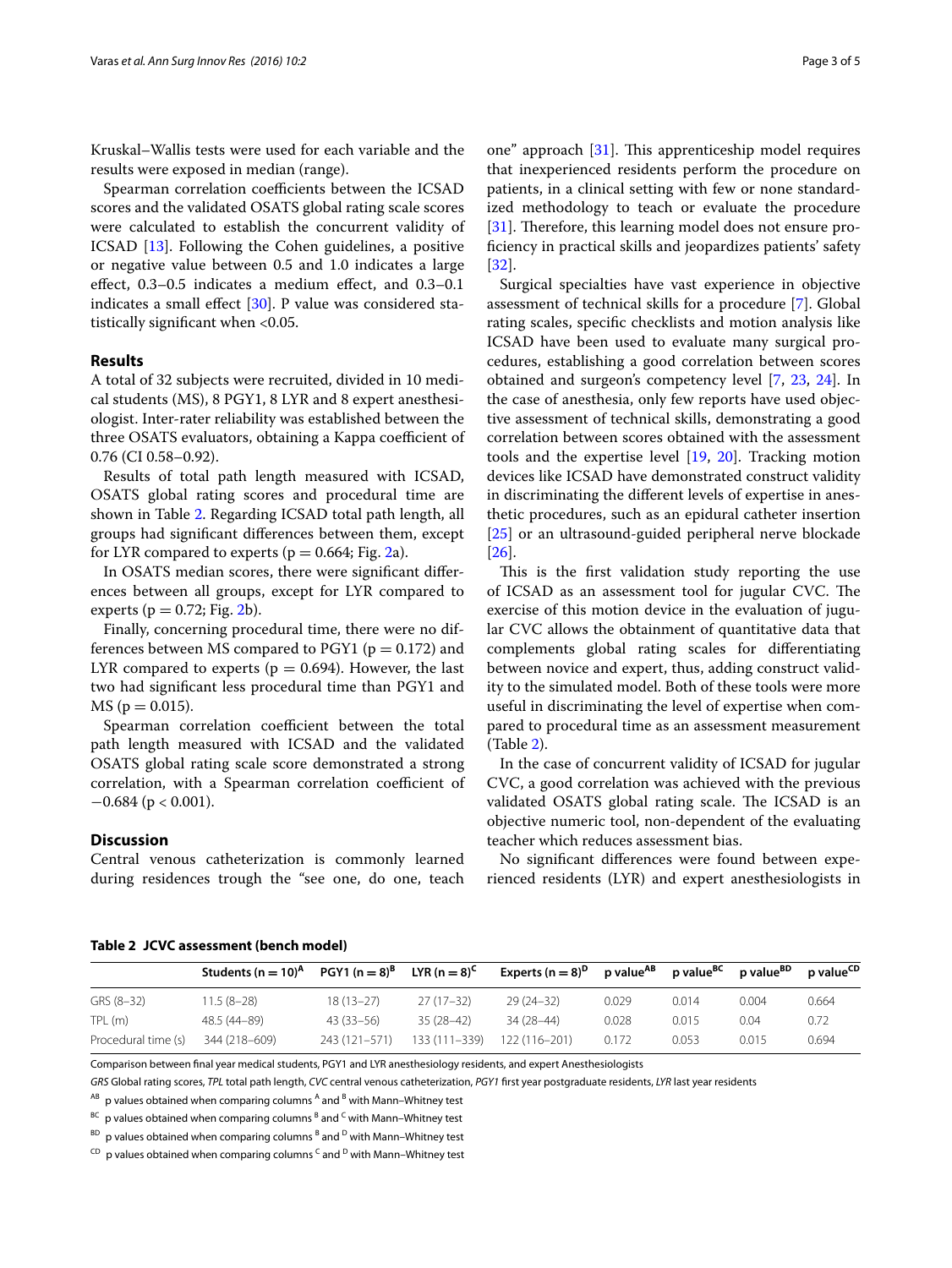

<span id="page-3-1"></span>terms of total path length measured by ICSAD, global rating scale or time of procedure. A possible explanation for this result is that most LYR residents have already flattened their learning curves and achieved the minimum proficiency needed to perform this procedure. They are considered experienced non-experts and perform well on routine problems by unreflectively and automatically applying the standard technique [\[33\]](#page-4-28). Hayter et al. [[25\]](#page-4-20) had similar findings when they assessed the epidural catheter insertion in residents, and proposed to add variables such as non-standard patient scenarios in order to discriminate in a more subtle way the expertise level [[25\]](#page-4-20).

Our main study limitation is small sample groups, mainly due to local difficulties in gathering residents for an experimental protocol in our institution. However, there were statistically significant differences between the assessed groups when comparing the tracking motion measures; concluding that ICSAD may help differentiate between different skills level in CVC simulated assessment.

Finally, this is the first report establishing construct validity of the Laerdal IV Torso model. This training bench model, with ICSAD and GRS used as assessing tools, allows to discriminate between different levels of expertise. The technical skills gap observed in this simulated model between novices and experts provides learning opportunities for trainees, setting the cutoff scores to be achieved. Further predictive validity studies are needed in order to determine whether the skills acquired through the simulated training may or not transfer to real life scenario with patients.

In conclusion, ICSAD was correctly validated for assessing jugular CVC in a simulated model, as it discriminates between expert and novices and correlates with validated OSATS global rating scale. To have as many as possible instruments for evaluating procedural skills such a jugular CVC may improve the objectification of competency acquisition in real patients.

#### **Abbreviations**

CVC: central venous catheterization; GRS: global rating scales; ICSAD: imperial college surgical assessment device; LYR: last year residents; MS: medical students; OSATS: objective structured assessment of technical skill; PGY1: post-graduate year 1.

#### **Authors' contributions**

JV, FL, RC, MC, RM helped design the study, conduct the study, analyze the data, and write the manuscript. PA helped design the study, analyze the data, and write the manuscript. NDLF helped design the study and analyze the data. RA helped analyze the data and technical support. LC, MPB helped conduct the study and analyze the data. MC helped design the study, conduct the study, analyze the data, and write the manuscript. JV, PA, FL, RC, MC has seen the original study data, reviewed the analysis of the data, and approved the final manuscript. NDLF, LC, MPB has seen the original study data, reviewed and approved the final manuscript. RA has seen the original study data, revised critically the article and approved the final manuscript. RM has seen the original study data, reviewed the analysis of the data, approved the final manuscript, and is the author responsible for archiving the study files. All authors read and approved the final manuscript.

#### **Author details**

<sup>1</sup> Experimental Surgery and Simulation Center, Department of Digestive Surgery, Clinic Hospital, School of Medicine, Pontificia Universidad Católica de Chile, Santiago, Chile. <sup>2</sup> Anesthesiology Division, Clinic Hospital, School of Medicine, Pontificia Universidad Católica de Chile, Marcoleta 367, Santiago, Chile. 3 Department of Surgery, Faculty of Medicine, McGill University, Montreal, Canada. <sup>4</sup> Arnold and Blema Steinberg Medical Simulation Centre, Faculty of Medicine, McGill University, Montreal, Canada.

#### **Competing interests**

This study was funded by the Anesthesiology Division, Faculty of Medicine, Pontificia Universidad Católica de Chile. RA is a consultant for Applied Medical. The rest of the authors report no competing interests.

Received: 23 October 2015 Accepted: 1 February 2016 Published online: 12 February 2016

#### **References**

<span id="page-3-0"></span>1. Duffy FD, Holmboe ES. What procedures should internists do? Ann Intern Med. 2007;146:392–3.